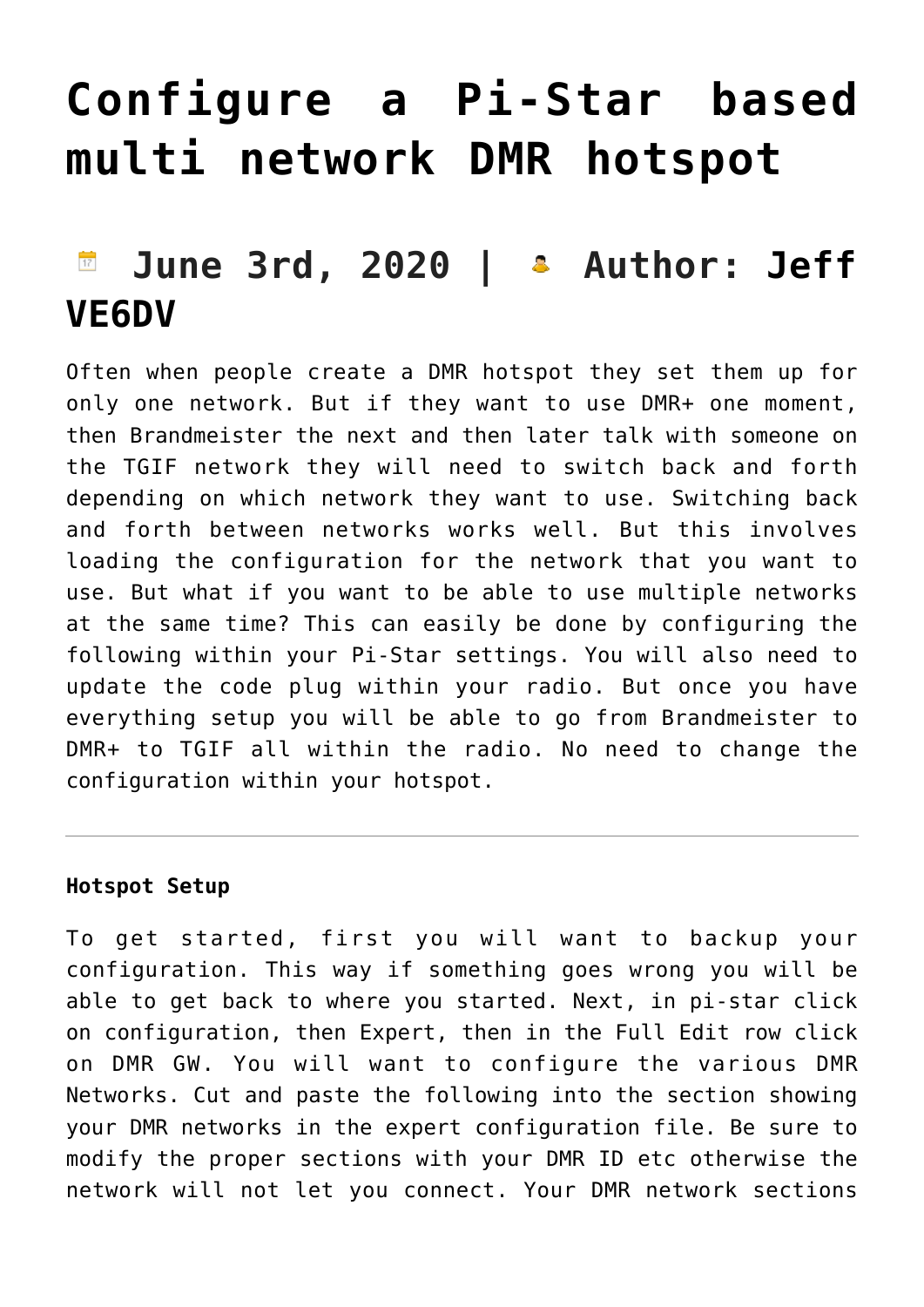should look exactly like my examples below except for the following: DMR Network 1 – you will need to enter your Brandmeister Hotspot Security Password between the quotes and your DMR ID where it is called for. You may also want to change your Brandmeister master server to the one closest to your physical location however it probably won't really make much of a difference in performance. The Canadian server works quite well and has very low latency from just about anywhere. It also has fewer users than other servers so you may actually find it works a little better. In DMR Network 2 you need to enter your DMR ID where it is called for. I suggest keeping the IPSC2 server as IPSC2-QuadNet. Full disclosure, I am an admin and founding member with QuadNet so I am probably a little biased. IPSC2-QuadNet is the server that we run and one that we can make sure works and works well. If there is a problem, we fix it. If our users have an issue we can try to help We can't say the same about other servers. That being said you can use any IPSC2 server that you prefer. If you select a different server you may find that talkgroups may not work as expected but you can contact the server owner for assistance. The options= line in this section is configured with the most active DMR+ talkgroups and is how I have my configuration setup. But you can change these as desired.

DMR Network 3 can be left as is

DMR Network 4 – Enter your DMR ID where it is called for

[DMR Network 1] Enabled=1 Address=158.69.203.89 Port=62031 TGRewrite0=2,9,2,9,1 TypeRewrite1=1,9990,1,9990 TypeRewrite2=2,9990,2,9990 SrcRewrite0=2,4000,2,9,1001 PassAllPC1=1 PassAllPC2=2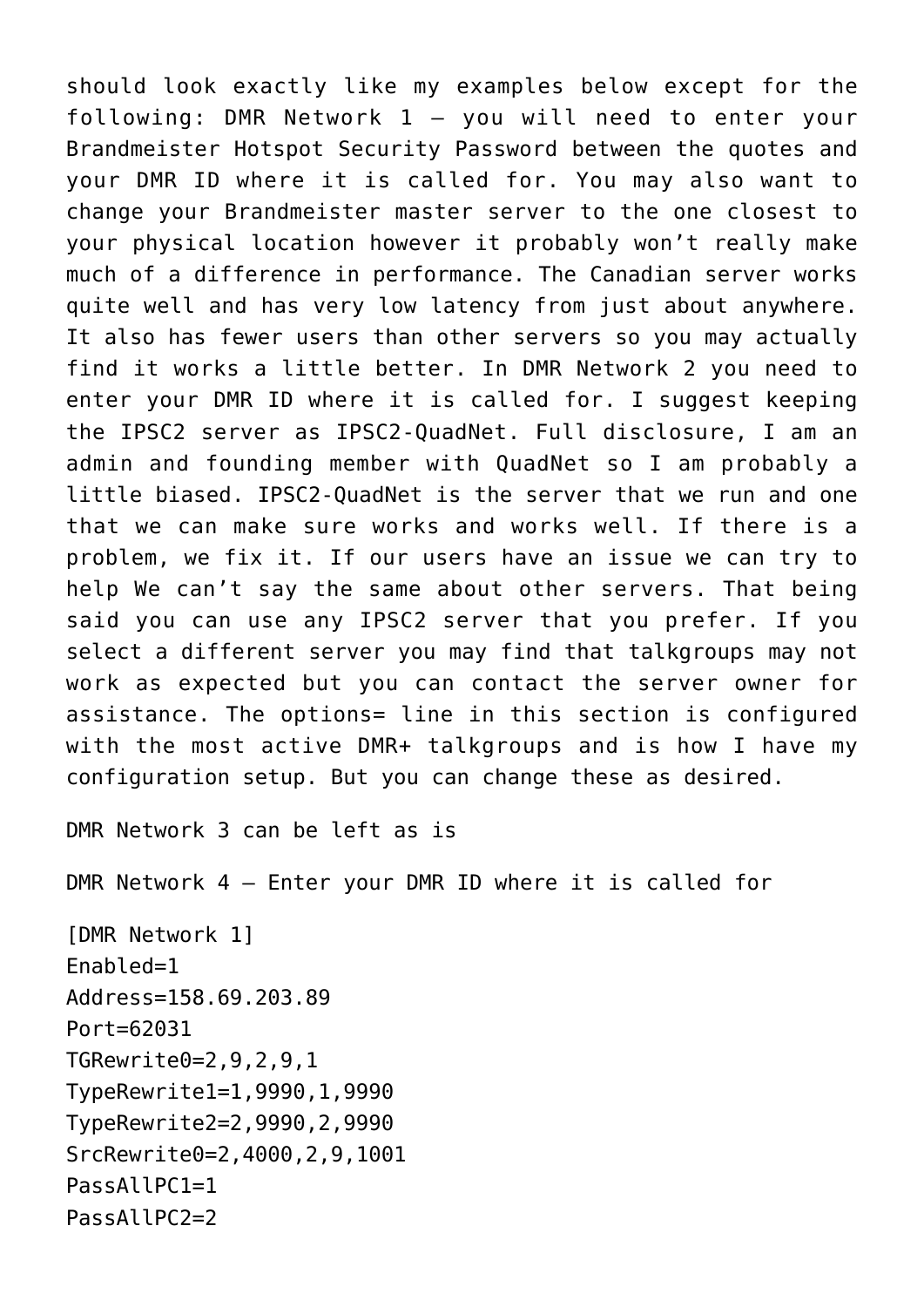```
PassAllTG1=1
PassAllTG2=2
Password="Enter your BM Hotspot Security Password here"
Debug=0
Name=BM_Canada_3021
Id=Enter your DMR ID here
[DMR Network 2]
Enabled=1
Address=168.235.109.210
Port=55555
TGRewrite0=2,8,2,9,1
TGRewrite1=2,80505,2,505,1
TGRewrite2=2,80800,2,800,100
TGRewrite3=2,83801,2,3801,8
TGRewrite4=2,89990,2,9990,1
TGRewrite5=2,80001,1,1,9999
TGRewrite6=2,80001,2,1,9999
PCRewrite0=2,84000,2,4000,1001
Password="PASSWORD"
Debug=0
Id=Enter your DMR ID here
Name=DMR+_IPSC2-QUADNET
Options="TS1_1=1;TS1_2=2;TS1_3=3;TS1_4=13;TS1_5=133;TS1_6=235;
TS1_7=315;TS1_8=320″
[DMR Network 3]
Enabled=0
Name=HBLink
Address=1.2.3.4
Port=5555
TGRewrite0=2,11,2,11,1
Password=PASSWORD
Location=0
Debug=0
[DMR Network 4]
Enabled=1
```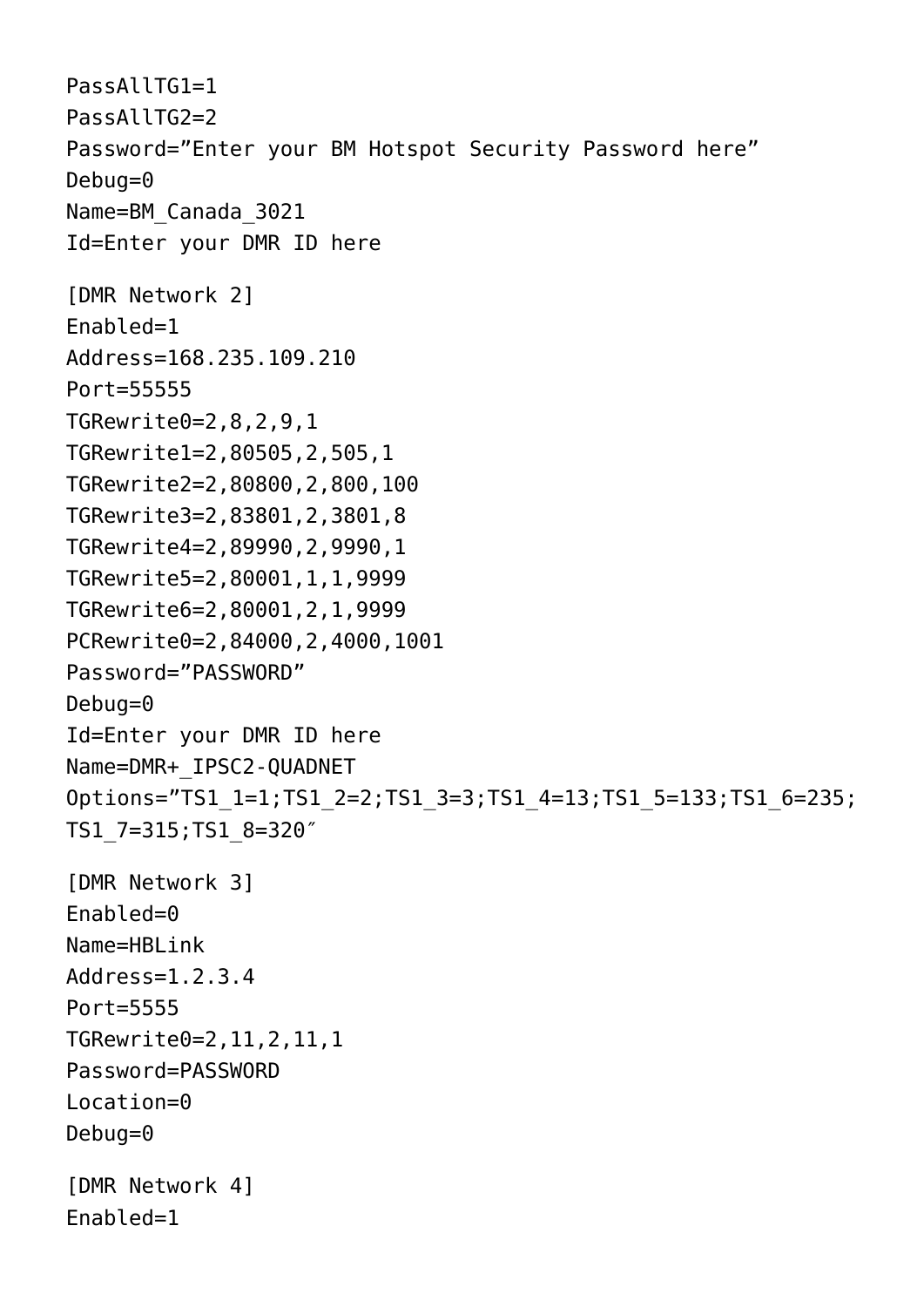```
Name=TGIF_Network
PCRewrite1=1,4009990,1,9990,1
PCRewrite2=2,4009990,2,9990,1
TypeRewrite1=1,4009990,1,9990
TypeRewrite2=2,4009990,2,9990
TGRewrite1=1,4000001,1,1,999999
TGRewrite2=2,4000001,2,1,999999
SrcRewrite1=1,9990,1,4009990,1
SrcRewrite2=2,9990,2,4009990,1
SrcRewrite3=1,1,1,4000001,999999
SrcRewrite4=2,1,2,4000001,999999
Address=tgif.network
Password=passw0rd
Port=62031
Location=0
Debug=0
Id=Enter your DMR ID here
```
Once your DMR Networks are configured as shown in the examples, scroll to the bottom of the page and click on Apply Changes. Next click on Admin, then power, finally click on reboot to restart your hotspot.

#### **Radio Setup**

The next thing you will need to do is to configure your radio to work with the new hotspot settings. Each talkgroup you add to your code plug will need to have the proper prefix added except for Brandmeister. BM talkgroups can be used as you always have without a prefix. This should make updating your code plug fairly painless. The other networks you will need to add the prefix as follows:

#### **DMR+ Setup**

The DMR+ prefix is 8 and each talkgroup has 4 digits. So to use access the QuadNet Array you would use talkgroup 80320. To program the talkgroup for North America you would use 80003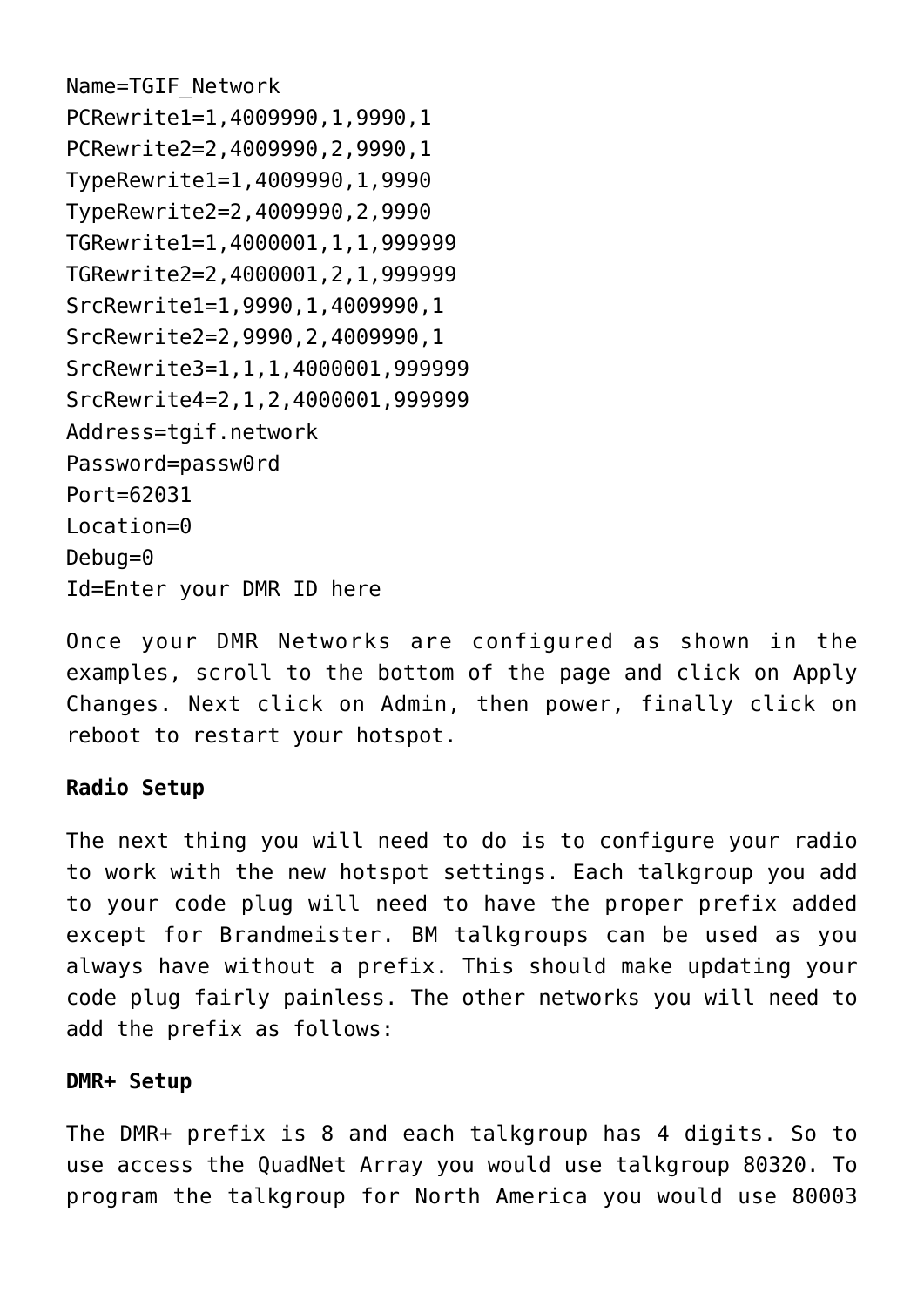and so on. The following are the most active DMR+ talkgroups so I converted them to the proper format for you: 80001 – World Wide (All languages) 80002 – Europe 80003 – North America 80013 – World Wide English 80113 – UAE 1 (User Accessible English 1) 80123 – UAE 2 (User Accessible English 2) 80133 – USA Wide 80235 – United Kingdom 80302 – Canada Wide 80315 – QuadNet Technical (Linked to D-STAR) 80320 – QuadNet Array (linked to D-STAR, Brandmeister DMR,

Yaesu System Fusion & Wires X

80505 – Australia Wide

89990 – DMR+ Parrot. This needs to be setup as a group call.

### **Brandmeister Setup**

Brandmeister has no prefix. Just program the talkgroup number as you always have

#### **TGIF Setup**

TGIF is 4 and the talkgroup numbers are 6 digits. So to use the IRN talkgroup on TGIF talkgroup 320 would be programmed as 4000320

#### **Testing your hotspot**

Now let's test your setup to confirm everything is working using each network's Parrot. To test the Brandmeister connection, do a private call to 9990. To test DMR+ send a group call to 89990 and to test TGIF send a private call to 4009990. Each should play back what you transmit. If one of the networks does not work check the configuration file to be sure you entered all of the required information such as your DMR ID or your Brandmeister hotspot security password, save